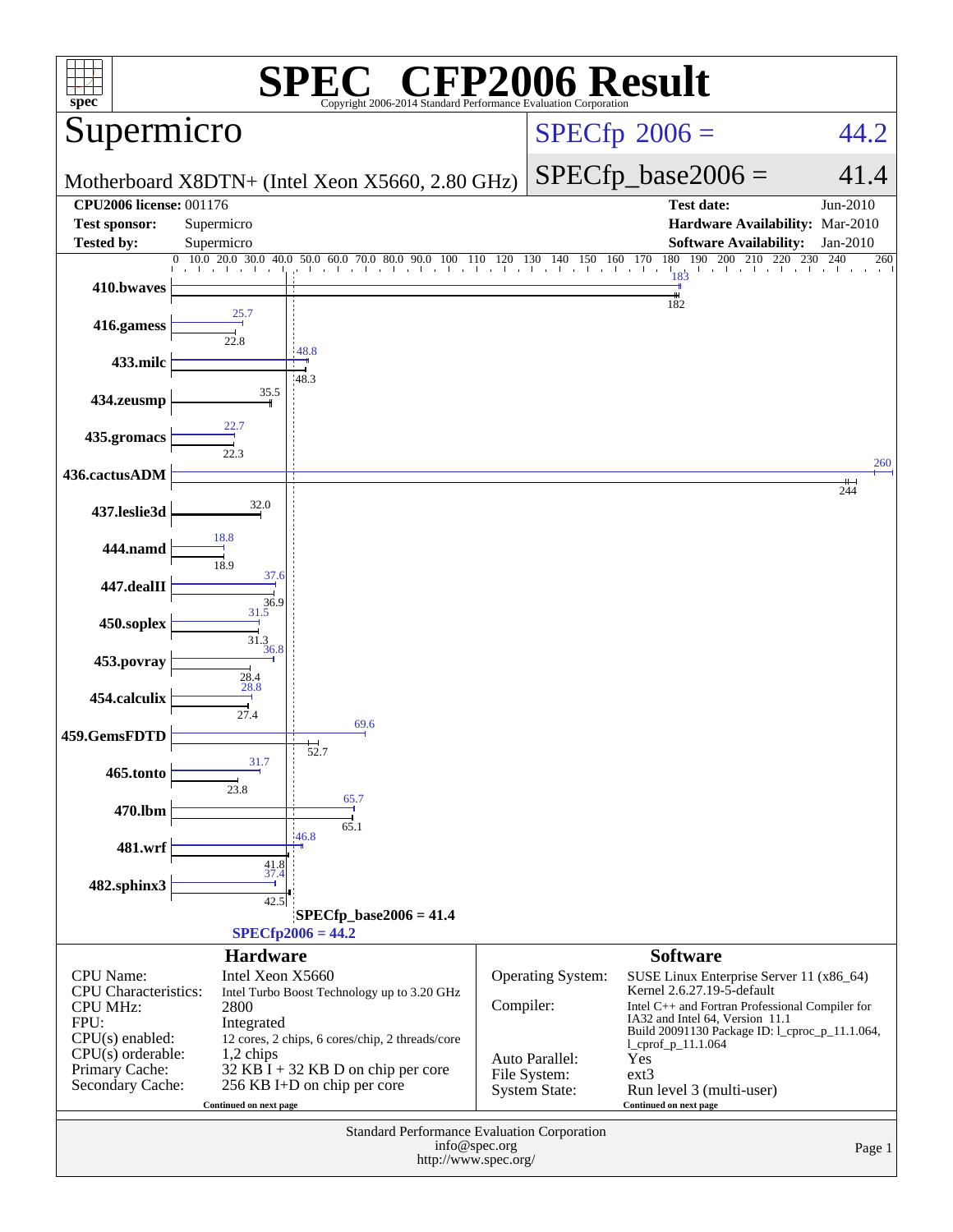

#### Supermicro

#### $SPECfp2006 = 44.2$  $SPECfp2006 = 44.2$

Motherboard X8DTN+ (Intel Xeon X5660, 2.80 GHz)

 $SPECfp\_base2006 = 41.4$ 

| <b>CPU2006 license: 001176</b>                                             |                                                                                                                           |                                                            | <b>Test date:</b><br>Jun-2010               |
|----------------------------------------------------------------------------|---------------------------------------------------------------------------------------------------------------------------|------------------------------------------------------------|---------------------------------------------|
| <b>Test sponsor:</b>                                                       | Supermicro                                                                                                                | Hardware Availability: Mar-2010                            |                                             |
| <b>Tested by:</b>                                                          | Supermicro                                                                                                                |                                                            | <b>Software Availability:</b><br>$Jan-2010$ |
| L3 Cache:<br>Other Cache:<br>Memory:<br>Disk Subsystem:<br>Other Hardware: | 12 MB I+D on chip per chip<br>None<br>48 GB (12 x 4 GB DDR3-1333 RDIMM, ECC, CL9)<br>1 x 500 GB SATA II, 7200 RPM<br>None | <b>Base Pointers:</b><br>Peak Pointers:<br>Other Software: | $64$ -bit<br>$32/64$ -bit<br>None           |

**[Results Table](http://www.spec.org/auto/cpu2006/Docs/result-fields.html#ResultsTable)**

| Results Table                                                                                            |                |              |                |       |                |            |                |              |                |              |                |              |
|----------------------------------------------------------------------------------------------------------|----------------|--------------|----------------|-------|----------------|------------|----------------|--------------|----------------|--------------|----------------|--------------|
|                                                                                                          |                |              | <b>Base</b>    |       |                |            | <b>Peak</b>    |              |                |              |                |              |
| <b>Benchmark</b>                                                                                         | <b>Seconds</b> | <b>Ratio</b> | <b>Seconds</b> | Ratio | <b>Seconds</b> | Ratio      | <b>Seconds</b> | <b>Ratio</b> | <b>Seconds</b> | <b>Ratio</b> | <b>Seconds</b> | <b>Ratio</b> |
| 410.bwaves                                                                                               | 74.9           | 181          | 74.3           | 183   | 74.7           | <u>182</u> | 74.3           | 183          | 74.1           | 183          | 74.1           | 183          |
| 416.gamess                                                                                               | 857            | 22.8         | 858            | 22.8  | 858            | 22.8       | 763            | 25.7         | 762            | 25.7         | 762            | 25.7         |
| $433$ .milc                                                                                              | 190            | 48.2         | 190            | 48.3  | 189            | 48.5       | 188            | 48.8         | 186            | 49.3         | 188            | 48.8         |
| $434$ . zeusmp                                                                                           | 257            | 35.5         | 257            | 35.5  | 254            | 35.9       | 257            | 35.5         | 257            | 35.5         | 254            | 35.9         |
| 435.gromacs                                                                                              | 321            | 22.3         | 320            | 22.3  | 318            | 22.5       | 316            | 22.6         | 315            | 22.7         | 314            | 22.7         |
| 436.cactusADM                                                                                            | 48.4           | 247          | 49.0           | 244   | 49.2           | 243        | 47.2           | 253          | 46.0           | 260          | 46.0           | 260          |
| 437.leslie3d                                                                                             | 292            | 32.2         | 294            | 32.0  | 293            | 32.0       | 292            | 32.2         | 294            | 32.0         | 293            | <b>32.0</b>  |
| 444.namd                                                                                                 | 424            | 18.9         | 424            | 18.9  | 424            | 18.9       | 426            | 18.8         | 426            | 18.8         | 429            | 18.7         |
| $447$ .dealII                                                                                            | 309            | 37.0         | 310            | 36.9  | 310            | 36.9       | 305            | 37.5         | 305            | 37.6         | 305            | 37.6         |
| $450$ .soplex                                                                                            | 267            | 31.3         | 266            | 31.3  | 267            | 31.2       | 265            | 31.5         | 265            | 31.5         | 265            | 31.5         |
| 453.povray                                                                                               | 188            | 28.3         | 188            | 28.4  | 187            | 28.4       | 145            | 36.6         | 145            | 36.8         | 145            | 36.8         |
| $454$ .calculix                                                                                          | 300            | 27.5         | 301            | 27.4  | 301            | 27.4       | 287            | 28.8         | 286            | 28.8         | 286            | 28.8         |
| 459.GemsFDTD                                                                                             | 215            | 49.4         | 201            | 52.7  | 201            | 52.8       | 152            | 69.6         | 152            | 69.6         | 152            | 69.7         |
| 465.tonto                                                                                                | 414            | 23.8         | 413            | 23.9  | 414            | 23.8       | 310            | 31.7         | <b>310</b>     | <u>31.7</u>  | 310            | 31.7         |
| 470.1bm                                                                                                  | 211            | 65.1         | 211            | 65.2  | 211            | 65.1       | 209            | 65.7         | 209            | 65.7         | 209            | 65.7         |
| $ 481$ .wrf                                                                                              | 267            | 41.8         | 265            | 42.1  | 267            | 41.8       | 237            | 47.1         | 239            | 46.7         | <u>239</u>     | 46.8         |
| $482$ .sphinx $3$                                                                                        | 458            | 42.5         | 462            | 42.2  | 455            | 42.9       | 523            | 37.3         | 519            | 37.5         | 521            | 37.4         |
| Results appear in the order in which they were run. Bold underlined text indicates a median measurement. |                |              |                |       |                |            |                |              |                |              |                |              |

#### **[Operating System Notes](http://www.spec.org/auto/cpu2006/Docs/result-fields.html#OperatingSystemNotes)**

 'ulimit -s unlimited' was used to set the stack size to unlimited prior to run OMP\_NUM\_THREADS set to number of cores KMP\_AFFINITY set to granularity=fine,scatter KMP\_STACKSIZE set to 200M

#### **[Platform Notes](http://www.spec.org/auto/cpu2006/Docs/result-fields.html#PlatformNotes)**

 Fan speed set to Full Speed in BIOS Setup. As tested, the system used a Supermicro CSE-745TQ-920B chassis. The chassis is bundled with a PWS-920P-1R power supply, 2 SNK-P0038P heatsinks, as well as 2 FAN-0082L4 and 3 FAN-0074L4 cooling fans.

> Standard Performance Evaluation Corporation [info@spec.org](mailto:info@spec.org) <http://www.spec.org/>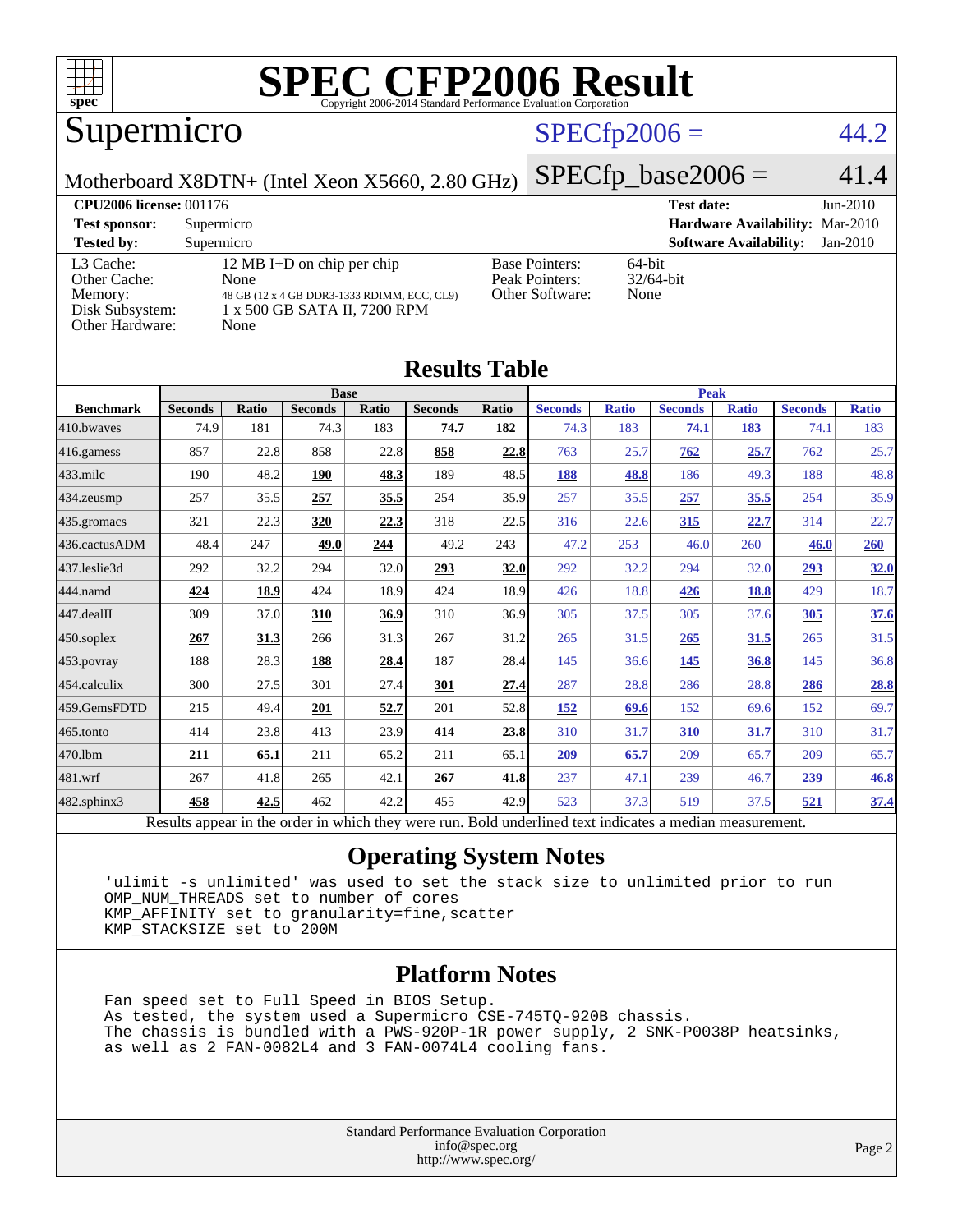

#### Supermicro

 $SPECTp2006 = 44.2$ 

Motherboard X8DTN+ (Intel Xeon X5660, 2.80 GHz)

 $SPECfp\_base2006 = 41.4$ 

Page 3

**[CPU2006 license:](http://www.spec.org/auto/cpu2006/Docs/result-fields.html#CPU2006license)** 001176 **[Test date:](http://www.spec.org/auto/cpu2006/Docs/result-fields.html#Testdate)** Jun-2010

**[Tested by:](http://www.spec.org/auto/cpu2006/Docs/result-fields.html#Testedby)** Supermicro **[Software Availability:](http://www.spec.org/auto/cpu2006/Docs/result-fields.html#SoftwareAvailability)** Jan-2010

**[Test sponsor:](http://www.spec.org/auto/cpu2006/Docs/result-fields.html#Testsponsor)** Supermicro **[Hardware Availability:](http://www.spec.org/auto/cpu2006/Docs/result-fields.html#HardwareAvailability)** Mar-2010

#### **[General Notes](http://www.spec.org/auto/cpu2006/Docs/result-fields.html#GeneralNotes)**

Binaries were compiled on SLES 10 with Binutils 2.18.50.0.7.20080502

### **[Base Compiler Invocation](http://www.spec.org/auto/cpu2006/Docs/result-fields.html#BaseCompilerInvocation)**

[C benchmarks](http://www.spec.org/auto/cpu2006/Docs/result-fields.html#Cbenchmarks):  $\text{icc}$   $-\text{m64}$ 

[C++ benchmarks:](http://www.spec.org/auto/cpu2006/Docs/result-fields.html#CXXbenchmarks) [icpc -m64](http://www.spec.org/cpu2006/results/res2010q3/cpu2006-20100622-12003.flags.html#user_CXXbase_intel_icpc_64bit_bedb90c1146cab66620883ef4f41a67e)

[Fortran benchmarks](http://www.spec.org/auto/cpu2006/Docs/result-fields.html#Fortranbenchmarks): [ifort -m64](http://www.spec.org/cpu2006/results/res2010q3/cpu2006-20100622-12003.flags.html#user_FCbase_intel_ifort_64bit_ee9d0fb25645d0210d97eb0527dcc06e)

[Benchmarks using both Fortran and C](http://www.spec.org/auto/cpu2006/Docs/result-fields.html#BenchmarksusingbothFortranandC): [icc -m64](http://www.spec.org/cpu2006/results/res2010q3/cpu2006-20100622-12003.flags.html#user_CC_FCbase_intel_icc_64bit_0b7121f5ab7cfabee23d88897260401c) [ifort -m64](http://www.spec.org/cpu2006/results/res2010q3/cpu2006-20100622-12003.flags.html#user_CC_FCbase_intel_ifort_64bit_ee9d0fb25645d0210d97eb0527dcc06e)

#### **[Base Portability Flags](http://www.spec.org/auto/cpu2006/Docs/result-fields.html#BasePortabilityFlags)**

| 410.bwaves: -DSPEC CPU LP64                |                                                                |
|--------------------------------------------|----------------------------------------------------------------|
| 416.gamess: -DSPEC_CPU_LP64                |                                                                |
| 433.milc: -DSPEC CPU LP64                  |                                                                |
| 434.zeusmp: -DSPEC_CPU_LP64                |                                                                |
| 435.gromacs: -DSPEC_CPU_LP64 -nofor_main   |                                                                |
| 436.cactusADM: -DSPEC CPU LP64 -nofor main |                                                                |
| 437.leslie3d: -DSPEC CPU LP64              |                                                                |
| 444.namd: -DSPEC CPU LP64                  |                                                                |
| 447.dealII: -DSPEC CPU LP64                |                                                                |
| 450.soplex: -DSPEC_CPU_LP64                |                                                                |
| 453.povray: -DSPEC_CPU_LP64                |                                                                |
| 454.calculix: -DSPEC CPU LP64 -nofor main  |                                                                |
| 459. GemsFDTD: - DSPEC CPU LP64            |                                                                |
| 465.tonto: - DSPEC CPU LP64                |                                                                |
| 470.1bm: - DSPEC CPU LP64                  |                                                                |
|                                            | 481.wrf: -DSPEC CPU_LP64 -DSPEC_CPU_CASE_FLAG -DSPEC_CPU_LINUX |
| 482.sphinx3: -DSPEC CPU LP64               |                                                                |

#### **[Base Optimization Flags](http://www.spec.org/auto/cpu2006/Docs/result-fields.html#BaseOptimizationFlags)**

[info@spec.org](mailto:info@spec.org) <http://www.spec.org/>

Standard Performance Evaluation Corporation [C benchmarks](http://www.spec.org/auto/cpu2006/Docs/result-fields.html#Cbenchmarks): [-xSSE4.2](http://www.spec.org/cpu2006/results/res2010q3/cpu2006-20100622-12003.flags.html#user_CCbase_f-xSSE42_f91528193cf0b216347adb8b939d4107) [-ipo](http://www.spec.org/cpu2006/results/res2010q3/cpu2006-20100622-12003.flags.html#user_CCbase_f-ipo) [-O3](http://www.spec.org/cpu2006/results/res2010q3/cpu2006-20100622-12003.flags.html#user_CCbase_f-O3) [-no-prec-div](http://www.spec.org/cpu2006/results/res2010q3/cpu2006-20100622-12003.flags.html#user_CCbase_f-no-prec-div) [-static](http://www.spec.org/cpu2006/results/res2010q3/cpu2006-20100622-12003.flags.html#user_CCbase_f-static) [-parallel](http://www.spec.org/cpu2006/results/res2010q3/cpu2006-20100622-12003.flags.html#user_CCbase_f-parallel) [-opt-prefetch](http://www.spec.org/cpu2006/results/res2010q3/cpu2006-20100622-12003.flags.html#user_CCbase_f-opt-prefetch) [C++ benchmarks:](http://www.spec.org/auto/cpu2006/Docs/result-fields.html#CXXbenchmarks) [-xSSE4.2](http://www.spec.org/cpu2006/results/res2010q3/cpu2006-20100622-12003.flags.html#user_CXXbase_f-xSSE42_f91528193cf0b216347adb8b939d4107) [-ipo](http://www.spec.org/cpu2006/results/res2010q3/cpu2006-20100622-12003.flags.html#user_CXXbase_f-ipo) [-O3](http://www.spec.org/cpu2006/results/res2010q3/cpu2006-20100622-12003.flags.html#user_CXXbase_f-O3) [-no-prec-div](http://www.spec.org/cpu2006/results/res2010q3/cpu2006-20100622-12003.flags.html#user_CXXbase_f-no-prec-div) [-static](http://www.spec.org/cpu2006/results/res2010q3/cpu2006-20100622-12003.flags.html#user_CXXbase_f-static) [-parallel](http://www.spec.org/cpu2006/results/res2010q3/cpu2006-20100622-12003.flags.html#user_CXXbase_f-parallel) [-opt-prefetch](http://www.spec.org/cpu2006/results/res2010q3/cpu2006-20100622-12003.flags.html#user_CXXbase_f-opt-prefetch) [Fortran benchmarks](http://www.spec.org/auto/cpu2006/Docs/result-fields.html#Fortranbenchmarks): [-xSSE4.2](http://www.spec.org/cpu2006/results/res2010q3/cpu2006-20100622-12003.flags.html#user_FCbase_f-xSSE42_f91528193cf0b216347adb8b939d4107) [-ipo](http://www.spec.org/cpu2006/results/res2010q3/cpu2006-20100622-12003.flags.html#user_FCbase_f-ipo) [-O3](http://www.spec.org/cpu2006/results/res2010q3/cpu2006-20100622-12003.flags.html#user_FCbase_f-O3) [-no-prec-div](http://www.spec.org/cpu2006/results/res2010q3/cpu2006-20100622-12003.flags.html#user_FCbase_f-no-prec-div) [-static](http://www.spec.org/cpu2006/results/res2010q3/cpu2006-20100622-12003.flags.html#user_FCbase_f-static) [-parallel](http://www.spec.org/cpu2006/results/res2010q3/cpu2006-20100622-12003.flags.html#user_FCbase_f-parallel) [-opt-prefetch](http://www.spec.org/cpu2006/results/res2010q3/cpu2006-20100622-12003.flags.html#user_FCbase_f-opt-prefetch) Continued on next page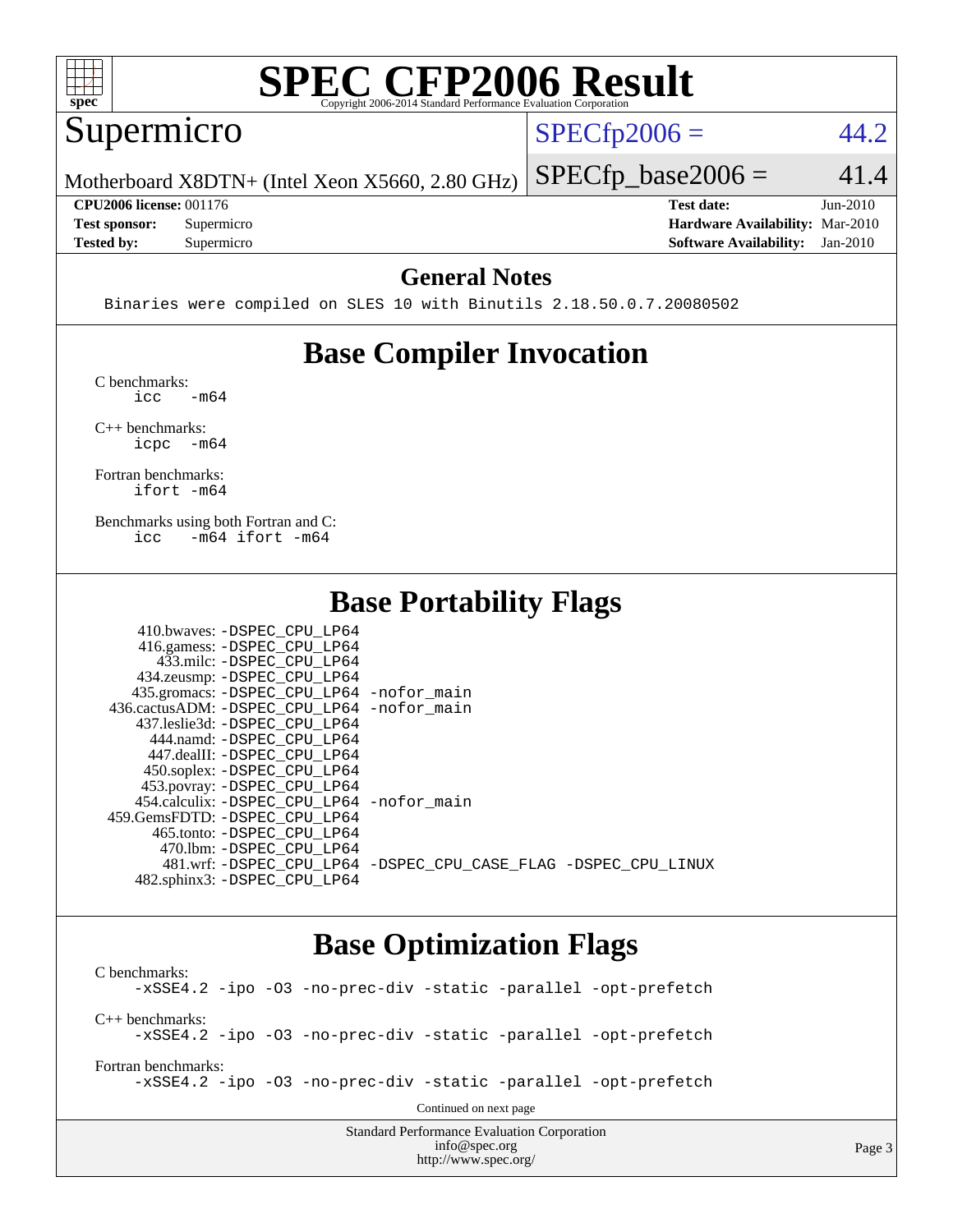

Supermicro

 $SPECTp2006 = 44.2$ 

Motherboard X8DTN+ (Intel Xeon X5660, 2.80 GHz)

 $SPECTp\_base2006 = 41.4$ 

**[CPU2006 license:](http://www.spec.org/auto/cpu2006/Docs/result-fields.html#CPU2006license)** 001176 **[Test date:](http://www.spec.org/auto/cpu2006/Docs/result-fields.html#Testdate)** Jun-2010 **[Test sponsor:](http://www.spec.org/auto/cpu2006/Docs/result-fields.html#Testsponsor)** Supermicro **[Hardware Availability:](http://www.spec.org/auto/cpu2006/Docs/result-fields.html#HardwareAvailability)** Mar-2010 **[Tested by:](http://www.spec.org/auto/cpu2006/Docs/result-fields.html#Testedby)** Supermicro **[Software Availability:](http://www.spec.org/auto/cpu2006/Docs/result-fields.html#SoftwareAvailability)** Jan-2010

### **[Base Optimization Flags \(Continued\)](http://www.spec.org/auto/cpu2006/Docs/result-fields.html#BaseOptimizationFlags)**

[Benchmarks using both Fortran and C](http://www.spec.org/auto/cpu2006/Docs/result-fields.html#BenchmarksusingbothFortranandC):

[-xSSE4.2](http://www.spec.org/cpu2006/results/res2010q3/cpu2006-20100622-12003.flags.html#user_CC_FCbase_f-xSSE42_f91528193cf0b216347adb8b939d4107) [-ipo](http://www.spec.org/cpu2006/results/res2010q3/cpu2006-20100622-12003.flags.html#user_CC_FCbase_f-ipo) [-O3](http://www.spec.org/cpu2006/results/res2010q3/cpu2006-20100622-12003.flags.html#user_CC_FCbase_f-O3) [-no-prec-div](http://www.spec.org/cpu2006/results/res2010q3/cpu2006-20100622-12003.flags.html#user_CC_FCbase_f-no-prec-div) [-static](http://www.spec.org/cpu2006/results/res2010q3/cpu2006-20100622-12003.flags.html#user_CC_FCbase_f-static) [-parallel](http://www.spec.org/cpu2006/results/res2010q3/cpu2006-20100622-12003.flags.html#user_CC_FCbase_f-parallel) [-opt-prefetch](http://www.spec.org/cpu2006/results/res2010q3/cpu2006-20100622-12003.flags.html#user_CC_FCbase_f-opt-prefetch)

### **[Peak Compiler Invocation](http://www.spec.org/auto/cpu2006/Docs/result-fields.html#PeakCompilerInvocation)**

 $C$  benchmarks:<br>icc  $-m64$ 

[C++ benchmarks:](http://www.spec.org/auto/cpu2006/Docs/result-fields.html#CXXbenchmarks) [icpc -m64](http://www.spec.org/cpu2006/results/res2010q3/cpu2006-20100622-12003.flags.html#user_CXXpeak_intel_icpc_64bit_bedb90c1146cab66620883ef4f41a67e)

[Fortran benchmarks](http://www.spec.org/auto/cpu2006/Docs/result-fields.html#Fortranbenchmarks): [ifort -m64](http://www.spec.org/cpu2006/results/res2010q3/cpu2006-20100622-12003.flags.html#user_FCpeak_intel_ifort_64bit_ee9d0fb25645d0210d97eb0527dcc06e)

[Benchmarks using both Fortran and C](http://www.spec.org/auto/cpu2006/Docs/result-fields.html#BenchmarksusingbothFortranandC): [icc -m64](http://www.spec.org/cpu2006/results/res2010q3/cpu2006-20100622-12003.flags.html#user_CC_FCpeak_intel_icc_64bit_0b7121f5ab7cfabee23d88897260401c) [ifort -m64](http://www.spec.org/cpu2006/results/res2010q3/cpu2006-20100622-12003.flags.html#user_CC_FCpeak_intel_ifort_64bit_ee9d0fb25645d0210d97eb0527dcc06e)

#### **[Peak Portability Flags](http://www.spec.org/auto/cpu2006/Docs/result-fields.html#PeakPortabilityFlags)**

Same as Base Portability Flags

#### **[Peak Optimization Flags](http://www.spec.org/auto/cpu2006/Docs/result-fields.html#PeakOptimizationFlags)**

[C benchmarks](http://www.spec.org/auto/cpu2006/Docs/result-fields.html#Cbenchmarks):

```
Standard Performance Evaluation Corporation
                                           info@spec.org
                                         http://www.spec.org/
        433.milc: -xSSE4.2(pass 2) -prof-gen(pass 1) -ipo(pass 2) -O3(pass 2)
                -no-prec-div(pass 2) -static(pass 2) -prof-use(pass 2)
                -ansi-alias
         470.lbm: -xSSE4.2(pass 2) -prof-gen(pass 1) -ipo(pass 2) -O3(pass 2)
                -no-prec-div(pass 2) -static(pass 2) -prof-use(pass 2)
                -parallel -ansi-alias -auto-ilp32
      482.sphinx3: -xSSE4.2 -ipo -O3 -no-prec-div -static -auto-ilp32
                -unroll2
C++ benchmarks: 
        444.namd: -xSSE4.2(pass 2) -prof-gen(pass 1) -ipo(pass 2) -O3(pass 2)
                -no-prec-div(pass 2) -static(pass 2) -prof-use(pass 2)
                -fno-alias -auto-ilp32
      447.dealII: -xSSE4. 2(pass 2)-prof-gen-ipo(pass 2) -03(pass 2)
                -no-prec-div(pass 2) -static(pass 2) -prof-use(pass 2)
                -unroll2 -ansi-alias -scalar-rep- -auto-ilp32
                                         Continued on next page
```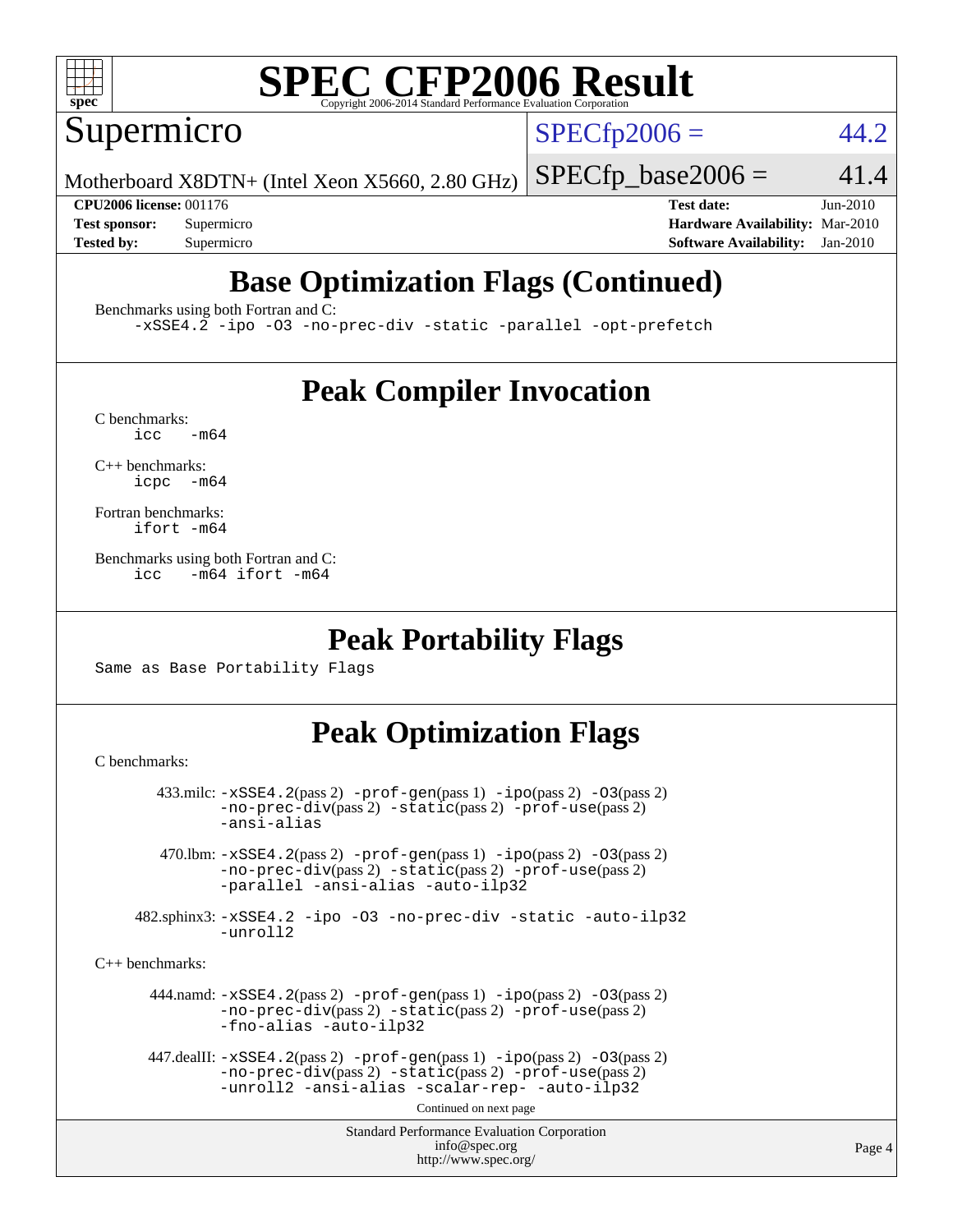

Supermicro

 $SPECTp2006 = 44.2$ 

Motherboard X8DTN+ (Intel Xeon X5660, 2.80 GHz)

 $SPECTp\_base2006 = 41.4$ **[CPU2006 license:](http://www.spec.org/auto/cpu2006/Docs/result-fields.html#CPU2006license)** 001176 **[Test date:](http://www.spec.org/auto/cpu2006/Docs/result-fields.html#Testdate)** Jun-2010 **[Test sponsor:](http://www.spec.org/auto/cpu2006/Docs/result-fields.html#Testsponsor)** Supermicro **[Hardware Availability:](http://www.spec.org/auto/cpu2006/Docs/result-fields.html#HardwareAvailability)** Mar-2010

### **[Peak Optimization Flags \(Continued\)](http://www.spec.org/auto/cpu2006/Docs/result-fields.html#PeakOptimizationFlags)**

**[Tested by:](http://www.spec.org/auto/cpu2006/Docs/result-fields.html#Testedby)** Supermicro **[Software Availability:](http://www.spec.org/auto/cpu2006/Docs/result-fields.html#SoftwareAvailability)** Jan-2010

 450.soplex: [-xSSE4.2](http://www.spec.org/cpu2006/results/res2010q3/cpu2006-20100622-12003.flags.html#user_peakPASS2_CXXFLAGSPASS2_LDFLAGS450_soplex_f-xSSE42_f91528193cf0b216347adb8b939d4107)(pass 2) [-prof-gen](http://www.spec.org/cpu2006/results/res2010q3/cpu2006-20100622-12003.flags.html#user_peakPASS1_CXXFLAGSPASS1_LDFLAGS450_soplex_prof_gen_e43856698f6ca7b7e442dfd80e94a8fc)(pass 1) [-ipo](http://www.spec.org/cpu2006/results/res2010q3/cpu2006-20100622-12003.flags.html#user_peakPASS2_CXXFLAGSPASS2_LDFLAGS450_soplex_f-ipo)(pass 2) [-O3](http://www.spec.org/cpu2006/results/res2010q3/cpu2006-20100622-12003.flags.html#user_peakPASS2_CXXFLAGSPASS2_LDFLAGS450_soplex_f-O3)(pass 2) [-no-prec-div](http://www.spec.org/cpu2006/results/res2010q3/cpu2006-20100622-12003.flags.html#user_peakPASS2_CXXFLAGSPASS2_LDFLAGS450_soplex_f-no-prec-div)(pass 2) [-static](http://www.spec.org/cpu2006/results/res2010q3/cpu2006-20100622-12003.flags.html#user_peakPASS2_CXXFLAGSPASS2_LDFLAGS450_soplex_f-static)(pass 2) [-prof-use](http://www.spec.org/cpu2006/results/res2010q3/cpu2006-20100622-12003.flags.html#user_peakPASS2_CXXFLAGSPASS2_LDFLAGS450_soplex_prof_use_bccf7792157ff70d64e32fe3e1250b55)(pass 2) [-opt-malloc-options=3](http://www.spec.org/cpu2006/results/res2010q3/cpu2006-20100622-12003.flags.html#user_peakOPTIMIZE450_soplex_f-opt-malloc-options_13ab9b803cf986b4ee62f0a5998c2238) [-auto-ilp32](http://www.spec.org/cpu2006/results/res2010q3/cpu2006-20100622-12003.flags.html#user_peakCXXOPTIMIZE450_soplex_f-auto-ilp32) 453.povray:  $-xSSE4$ . 2(pass 2)  $-prof-gen(pass 1) -ipo(pass 2) -O3(pass 2)$  $-prof-gen(pass 1) -ipo(pass 2) -O3(pass 2)$  $-prof-gen(pass 1) -ipo(pass 2) -O3(pass 2)$  $-prof-gen(pass 1) -ipo(pass 2) -O3(pass 2)$  $-prof-gen(pass 1) -ipo(pass 2) -O3(pass 2)$  $-prof-gen(pass 1) -ipo(pass 2) -O3(pass 2)$ [-no-prec-div](http://www.spec.org/cpu2006/results/res2010q3/cpu2006-20100622-12003.flags.html#user_peakPASS2_CXXFLAGSPASS2_LDFLAGS453_povray_f-no-prec-div)(pass 2) [-static](http://www.spec.org/cpu2006/results/res2010q3/cpu2006-20100622-12003.flags.html#user_peakPASS2_CXXFLAGSPASS2_LDFLAGS453_povray_f-static)(pass 2) [-prof-use](http://www.spec.org/cpu2006/results/res2010q3/cpu2006-20100622-12003.flags.html#user_peakPASS2_CXXFLAGSPASS2_LDFLAGS453_povray_prof_use_bccf7792157ff70d64e32fe3e1250b55)(pass 2) [-unroll4](http://www.spec.org/cpu2006/results/res2010q3/cpu2006-20100622-12003.flags.html#user_peakCXXOPTIMIZE453_povray_f-unroll_4e5e4ed65b7fd20bdcd365bec371b81f) [-ansi-alias](http://www.spec.org/cpu2006/results/res2010q3/cpu2006-20100622-12003.flags.html#user_peakCXXOPTIMIZE453_povray_f-ansi-alias) [Fortran benchmarks](http://www.spec.org/auto/cpu2006/Docs/result-fields.html#Fortranbenchmarks): 410.bwaves: [-xSSE4.2](http://www.spec.org/cpu2006/results/res2010q3/cpu2006-20100622-12003.flags.html#user_peakOPTIMIZE410_bwaves_f-xSSE42_f91528193cf0b216347adb8b939d4107) [-ipo](http://www.spec.org/cpu2006/results/res2010q3/cpu2006-20100622-12003.flags.html#user_peakOPTIMIZE410_bwaves_f-ipo) [-O3](http://www.spec.org/cpu2006/results/res2010q3/cpu2006-20100622-12003.flags.html#user_peakOPTIMIZE410_bwaves_f-O3) [-no-prec-div](http://www.spec.org/cpu2006/results/res2010q3/cpu2006-20100622-12003.flags.html#user_peakOPTIMIZE410_bwaves_f-no-prec-div) [-static](http://www.spec.org/cpu2006/results/res2010q3/cpu2006-20100622-12003.flags.html#user_peakOPTIMIZE410_bwaves_f-static) [-opt-prefetch](http://www.spec.org/cpu2006/results/res2010q3/cpu2006-20100622-12003.flags.html#user_peakOPTIMIZE410_bwaves_f-opt-prefetch) [-parallel](http://www.spec.org/cpu2006/results/res2010q3/cpu2006-20100622-12003.flags.html#user_peakOPTIMIZE410_bwaves_f-parallel) 416.gamess:  $-xSSE4$ . 2(pass 2)  $-prof-gen(pass 1) -ipo(pass 2) -O3(pass 2)$  $-prof-gen(pass 1) -ipo(pass 2) -O3(pass 2)$  $-prof-gen(pass 1) -ipo(pass 2) -O3(pass 2)$  $-prof-gen(pass 1) -ipo(pass 2) -O3(pass 2)$  $-prof-gen(pass 1) -ipo(pass 2) -O3(pass 2)$  $-prof-gen(pass 1) -ipo(pass 2) -O3(pass 2)$ [-no-prec-div](http://www.spec.org/cpu2006/results/res2010q3/cpu2006-20100622-12003.flags.html#user_peakPASS2_FFLAGSPASS2_LDFLAGS416_gamess_f-no-prec-div)(pass 2) [-static](http://www.spec.org/cpu2006/results/res2010q3/cpu2006-20100622-12003.flags.html#user_peakPASS2_FFLAGSPASS2_LDFLAGS416_gamess_f-static)(pass 2) [-prof-use](http://www.spec.org/cpu2006/results/res2010q3/cpu2006-20100622-12003.flags.html#user_peakPASS2_FFLAGSPASS2_LDFLAGS416_gamess_prof_use_bccf7792157ff70d64e32fe3e1250b55)(pass 2) [-unroll2](http://www.spec.org/cpu2006/results/res2010q3/cpu2006-20100622-12003.flags.html#user_peakOPTIMIZE416_gamess_f-unroll_784dae83bebfb236979b41d2422d7ec2) [-Ob0](http://www.spec.org/cpu2006/results/res2010q3/cpu2006-20100622-12003.flags.html#user_peakOPTIMIZE416_gamess_f-Ob_n_fbe6f6428adb7d4b74b1e99bb2444c2d) [-ansi-alias](http://www.spec.org/cpu2006/results/res2010q3/cpu2006-20100622-12003.flags.html#user_peakOPTIMIZE416_gamess_f-ansi-alias) [-scalar-rep-](http://www.spec.org/cpu2006/results/res2010q3/cpu2006-20100622-12003.flags.html#user_peakOPTIMIZE416_gamess_f-disablescalarrep_abbcad04450fb118e4809c81d83c8a1d) 434.zeusmp: basepeak = yes 437.leslie3d: basepeak = yes 459.GemsFDTD: [-xSSE4.2](http://www.spec.org/cpu2006/results/res2010q3/cpu2006-20100622-12003.flags.html#user_peakPASS2_FFLAGSPASS2_LDFLAGS459_GemsFDTD_f-xSSE42_f91528193cf0b216347adb8b939d4107)(pass 2) [-prof-gen](http://www.spec.org/cpu2006/results/res2010q3/cpu2006-20100622-12003.flags.html#user_peakPASS1_FFLAGSPASS1_LDFLAGS459_GemsFDTD_prof_gen_e43856698f6ca7b7e442dfd80e94a8fc)(pass 1) [-ipo](http://www.spec.org/cpu2006/results/res2010q3/cpu2006-20100622-12003.flags.html#user_peakPASS2_FFLAGSPASS2_LDFLAGS459_GemsFDTD_f-ipo)(pass 2) [-O3](http://www.spec.org/cpu2006/results/res2010q3/cpu2006-20100622-12003.flags.html#user_peakPASS2_FFLAGSPASS2_LDFLAGS459_GemsFDTD_f-O3)(pass 2) [-no-prec-div](http://www.spec.org/cpu2006/results/res2010q3/cpu2006-20100622-12003.flags.html#user_peakPASS2_FFLAGSPASS2_LDFLAGS459_GemsFDTD_f-no-prec-div)(pass 2) [-static](http://www.spec.org/cpu2006/results/res2010q3/cpu2006-20100622-12003.flags.html#user_peakPASS2_FFLAGSPASS2_LDFLAGS459_GemsFDTD_f-static)(pass 2) [-prof-use](http://www.spec.org/cpu2006/results/res2010q3/cpu2006-20100622-12003.flags.html#user_peakPASS2_FFLAGSPASS2_LDFLAGS459_GemsFDTD_prof_use_bccf7792157ff70d64e32fe3e1250b55)(pass 2) [-unroll2](http://www.spec.org/cpu2006/results/res2010q3/cpu2006-20100622-12003.flags.html#user_peakOPTIMIZE459_GemsFDTD_f-unroll_784dae83bebfb236979b41d2422d7ec2) [-Ob0](http://www.spec.org/cpu2006/results/res2010q3/cpu2006-20100622-12003.flags.html#user_peakOPTIMIZE459_GemsFDTD_f-Ob_n_fbe6f6428adb7d4b74b1e99bb2444c2d) [-opt-prefetch](http://www.spec.org/cpu2006/results/res2010q3/cpu2006-20100622-12003.flags.html#user_peakOPTIMIZE459_GemsFDTD_f-opt-prefetch) [-parallel](http://www.spec.org/cpu2006/results/res2010q3/cpu2006-20100622-12003.flags.html#user_peakOPTIMIZE459_GemsFDTD_f-parallel)  $465$ .tonto:  $-xSSE4$ .  $2(pass 2)$  [-prof-gen](http://www.spec.org/cpu2006/results/res2010q3/cpu2006-20100622-12003.flags.html#user_peakPASS1_FFLAGSPASS1_LDFLAGS465_tonto_prof_gen_e43856698f6ca7b7e442dfd80e94a8fc)(pass 1) [-ipo](http://www.spec.org/cpu2006/results/res2010q3/cpu2006-20100622-12003.flags.html#user_peakPASS2_FFLAGSPASS2_LDFLAGS465_tonto_f-ipo)(pass 2) -03(pass 2) [-no-prec-div](http://www.spec.org/cpu2006/results/res2010q3/cpu2006-20100622-12003.flags.html#user_peakPASS2_FFLAGSPASS2_LDFLAGS465_tonto_f-no-prec-div)(pass 2) [-static](http://www.spec.org/cpu2006/results/res2010q3/cpu2006-20100622-12003.flags.html#user_peakPASS2_FFLAGSPASS2_LDFLAGS465_tonto_f-static)(pass 2) [-prof-use](http://www.spec.org/cpu2006/results/res2010q3/cpu2006-20100622-12003.flags.html#user_peakPASS2_FFLAGSPASS2_LDFLAGS465_tonto_prof_use_bccf7792157ff70d64e32fe3e1250b55)(pass 2) [-inline-calloc](http://www.spec.org/cpu2006/results/res2010q3/cpu2006-20100622-12003.flags.html#user_peakOPTIMIZE465_tonto_f-inline-calloc) [-opt-malloc-options=3](http://www.spec.org/cpu2006/results/res2010q3/cpu2006-20100622-12003.flags.html#user_peakOPTIMIZE465_tonto_f-opt-malloc-options_13ab9b803cf986b4ee62f0a5998c2238) [-auto](http://www.spec.org/cpu2006/results/res2010q3/cpu2006-20100622-12003.flags.html#user_peakOPTIMIZE465_tonto_f-auto) [-unroll4](http://www.spec.org/cpu2006/results/res2010q3/cpu2006-20100622-12003.flags.html#user_peakOPTIMIZE465_tonto_f-unroll_4e5e4ed65b7fd20bdcd365bec371b81f) [Benchmarks using both Fortran and C](http://www.spec.org/auto/cpu2006/Docs/result-fields.html#BenchmarksusingbothFortranandC): 435.gromacs:  $-xSSE4$ . 2(pass 2)  $-prof-gen(pass 1) -ipo(pass 2) -O3(pass 2)$  $-prof-gen(pass 1) -ipo(pass 2) -O3(pass 2)$  $-prof-gen(pass 1) -ipo(pass 2) -O3(pass 2)$  $-prof-gen(pass 1) -ipo(pass 2) -O3(pass 2)$  $-prof-gen(pass 1) -ipo(pass 2) -O3(pass 2)$  $-prof-gen(pass 1) -ipo(pass 2) -O3(pass 2)$ [-no-prec-div](http://www.spec.org/cpu2006/results/res2010q3/cpu2006-20100622-12003.flags.html#user_peakPASS2_CFLAGSPASS2_FFLAGSPASS2_LDFLAGS435_gromacs_f-no-prec-div)(pass 2) [-static](http://www.spec.org/cpu2006/results/res2010q3/cpu2006-20100622-12003.flags.html#user_peakPASS2_CFLAGSPASS2_FFLAGSPASS2_LDFLAGS435_gromacs_f-static)(pass 2) [-prof-use](http://www.spec.org/cpu2006/results/res2010q3/cpu2006-20100622-12003.flags.html#user_peakPASS2_CFLAGSPASS2_FFLAGSPASS2_LDFLAGS435_gromacs_prof_use_bccf7792157ff70d64e32fe3e1250b55)(pass 2) [-opt-prefetch](http://www.spec.org/cpu2006/results/res2010q3/cpu2006-20100622-12003.flags.html#user_peakOPTIMIZE435_gromacs_f-opt-prefetch) [-auto-ilp32](http://www.spec.org/cpu2006/results/res2010q3/cpu2006-20100622-12003.flags.html#user_peakCOPTIMIZE435_gromacs_f-auto-ilp32) 436.cactusADM: [-xSSE4.2](http://www.spec.org/cpu2006/results/res2010q3/cpu2006-20100622-12003.flags.html#user_peakPASS2_CFLAGSPASS2_FFLAGSPASS2_LDFLAGS436_cactusADM_f-xSSE42_f91528193cf0b216347adb8b939d4107)(pass 2) [-prof-gen](http://www.spec.org/cpu2006/results/res2010q3/cpu2006-20100622-12003.flags.html#user_peakPASS1_CFLAGSPASS1_FFLAGSPASS1_LDFLAGS436_cactusADM_prof_gen_e43856698f6ca7b7e442dfd80e94a8fc)(pass 1) [-ipo](http://www.spec.org/cpu2006/results/res2010q3/cpu2006-20100622-12003.flags.html#user_peakPASS2_CFLAGSPASS2_FFLAGSPASS2_LDFLAGS436_cactusADM_f-ipo)(pass 2) [-O3](http://www.spec.org/cpu2006/results/res2010q3/cpu2006-20100622-12003.flags.html#user_peakPASS2_CFLAGSPASS2_FFLAGSPASS2_LDFLAGS436_cactusADM_f-O3)(pass 2) [-no-prec-div](http://www.spec.org/cpu2006/results/res2010q3/cpu2006-20100622-12003.flags.html#user_peakPASS2_CFLAGSPASS2_FFLAGSPASS2_LDFLAGS436_cactusADM_f-no-prec-div)(pass 2) [-static](http://www.spec.org/cpu2006/results/res2010q3/cpu2006-20100622-12003.flags.html#user_peakPASS2_CFLAGSPASS2_FFLAGSPASS2_LDFLAGS436_cactusADM_f-static)(pass 2) [-prof-use](http://www.spec.org/cpu2006/results/res2010q3/cpu2006-20100622-12003.flags.html#user_peakPASS2_CFLAGSPASS2_FFLAGSPASS2_LDFLAGS436_cactusADM_prof_use_bccf7792157ff70d64e32fe3e1250b55)(pass 2) [-unroll2](http://www.spec.org/cpu2006/results/res2010q3/cpu2006-20100622-12003.flags.html#user_peakOPTIMIZE436_cactusADM_f-unroll_784dae83bebfb236979b41d2422d7ec2) [-opt-prefetch](http://www.spec.org/cpu2006/results/res2010q3/cpu2006-20100622-12003.flags.html#user_peakOPTIMIZE436_cactusADM_f-opt-prefetch) [-parallel](http://www.spec.org/cpu2006/results/res2010q3/cpu2006-20100622-12003.flags.html#user_peakOPTIMIZE436_cactusADM_f-parallel) [-auto-ilp32](http://www.spec.org/cpu2006/results/res2010q3/cpu2006-20100622-12003.flags.html#user_peakCOPTIMIZE436_cactusADM_f-auto-ilp32) 454.calculix: [-xSSE4.2](http://www.spec.org/cpu2006/results/res2010q3/cpu2006-20100622-12003.flags.html#user_peakOPTIMIZE454_calculix_f-xSSE42_f91528193cf0b216347adb8b939d4107) [-ipo](http://www.spec.org/cpu2006/results/res2010q3/cpu2006-20100622-12003.flags.html#user_peakOPTIMIZE454_calculix_f-ipo) [-O3](http://www.spec.org/cpu2006/results/res2010q3/cpu2006-20100622-12003.flags.html#user_peakOPTIMIZE454_calculix_f-O3) [-no-prec-div](http://www.spec.org/cpu2006/results/res2010q3/cpu2006-20100622-12003.flags.html#user_peakOPTIMIZE454_calculix_f-no-prec-div) [-static](http://www.spec.org/cpu2006/results/res2010q3/cpu2006-20100622-12003.flags.html#user_peakOPTIMIZE454_calculix_f-static) [-auto-ilp32](http://www.spec.org/cpu2006/results/res2010q3/cpu2006-20100622-12003.flags.html#user_peakCOPTIMIZE454_calculix_f-auto-ilp32) 481.wrf: Same as 454.calculix The flags file that was used to format this result can be browsed at <http://www.spec.org/cpu2006/flags/Intel-ic11.1-linux64-revE.20100804.html>